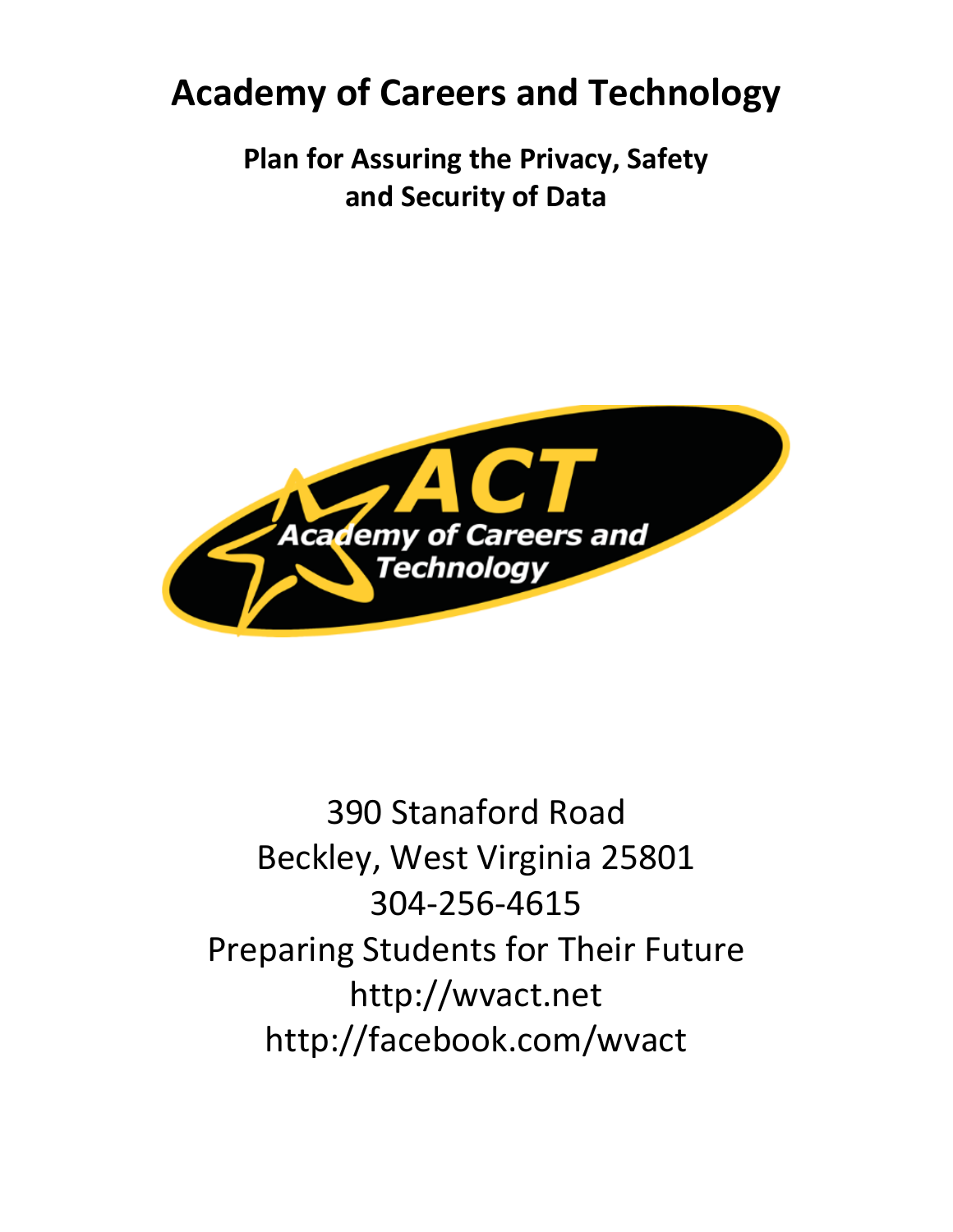At the Academy of Careers and Technology, we take the security of institutional data seriously. Every school employee is trained yearly on FERPA and written acknowledgment is obtained that any student information will not be released unless properly verified that student information can and would be released to the appropriate individual(s) or organization.

All employees with access to technology and the network are trained on and must agree and sign a Technology Use Consent form. This form will also be signed by every student before access to the school technology and network. This consent form is specific and outlines what users can and cannot do while using the network and technology within the school. Any violation of the Technology Use Consent form by either student of employee can/will result in disciplinary action and/or dismissal depending on the violation and damage caused by their actions.

On a larger scale, any device that is connected to the school network/internet is going through two different filter systems. Both of these filter systems are through a company called Lightspeed. The Raleigh County School District, which provides our network/internet access also locally uses a local filter to secure data. The West Virginia Department of Education also has a filter in place that must be passed in order to secure access to our network/internet. In addition to these multiple filters in place, each server in our school and district has a firewall set up on it to help assist with the security and privacy of data within our network system. All of these items are in place to help ensure the Privacy, Safety and Security of Data at the Academy of Careers and Technology.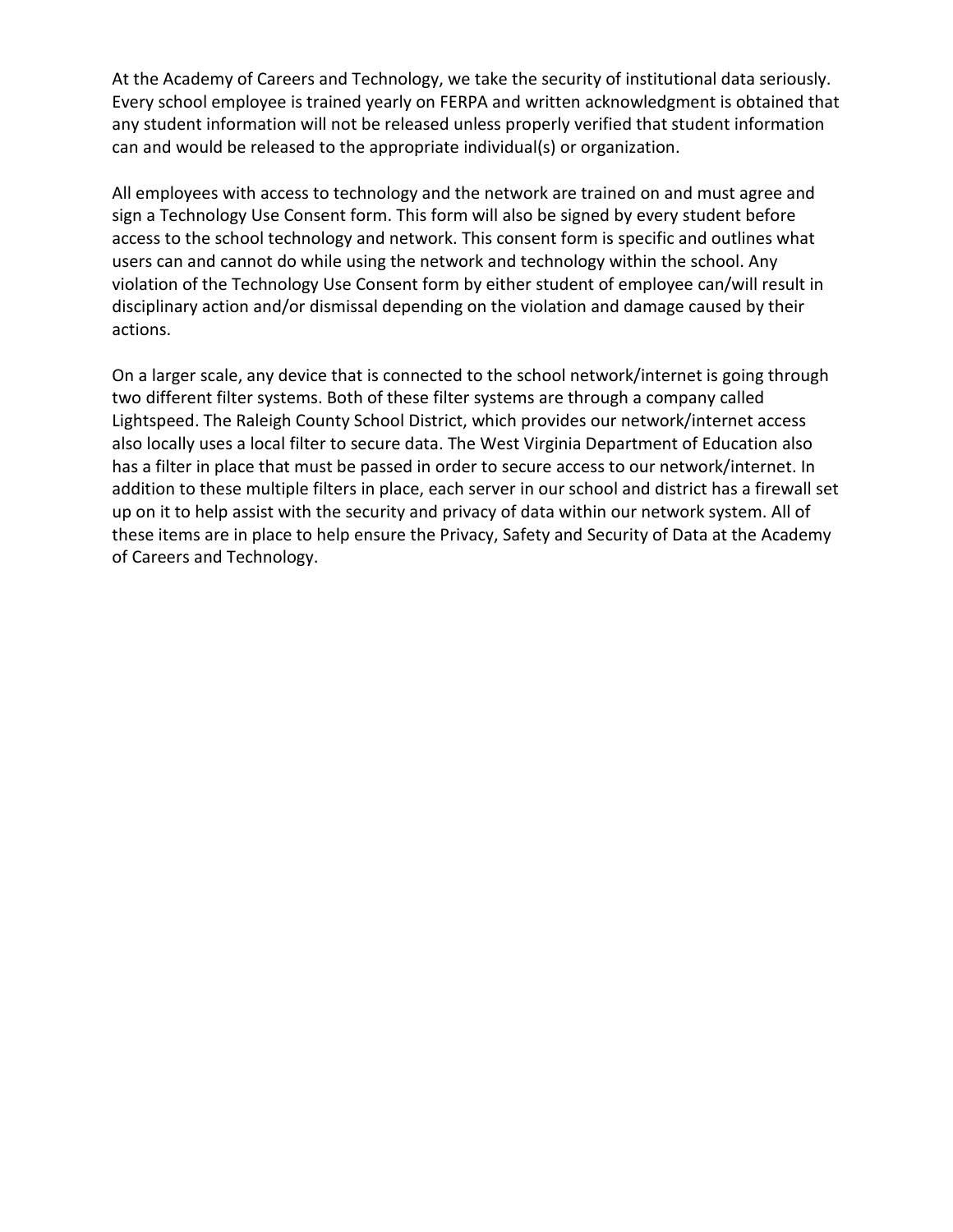# **Employee Technology Acceptable Use Agreement Form**

| <b>Employee Name:</b> | Employee ID: <b>97400 __ __ __ __</b> |  |
|-----------------------|---------------------------------------|--|
|-----------------------|---------------------------------------|--|

The use of the Internet and computer equipment at work is limited to employees who require such use as part of their job responsibilities as determined by the employee's immediate supervisor. Since access to the Internet and technology is widely available at schools and departments, all employees are required to abide by this agreement. While some materials accessible

via the Internet may contain items that are illegal, defamatory, or potentially offensive to some people, the Raleigh County school system does not condone the use of such materials. Raleigh County Schools Policy E.13 requires that all employees read, accept, and sign the following agreement for Technology Acceptable Use.

1. Employees are responsible for proper behavior on the Internet and appropriate use of technology resources. 2. Network and local data storage areas are not considered private. A network administrator may review files and communications to maintain system integrity and ensure compliance with acceptable use policies. Users should not expect their files to be private.

3. Specific examples of unauthorized use from state and local policies include, but are not limited to:

a. Downloading, executing or viewing non-educational activities (e.g. games, music, videos, shopping, messaging) b. Downloading, uploading and/or executing malicious code (e.g. viruses, trojans, worms, macros, etc.) c. Unauthorized installation or willful altering of software, setup preferences, security or other system settings. d. Corrupting, destroying, deleting or manipulating system data with malicious intent.

e. Creating, storing, transmitting or viewing materials of a violent, sexual, racist, obscene or other offensive nature. f. Using school equipment or resources in a harassing, threatening or insulting manner.

g. Employing the network, equipment or technology resources for commercial or unauthorized purposes.

h. Using school equipment or resources in any manner that violates any law or state/district policy.

i. Violating copyright laws.

j. Misrepresenting an individual's identity or sources of communication or data (e.g. plagiarism, language translators) k. Using another's logon/password to gain unauthorized access to email, electronic folders, files or online resources. l. Providing your logon/password to another to gain unauthorized access to secure network resources.

m. Unauthorized participation in chat rooms, wikis or blogs.

n. Connecting any computer or other device to the network without the consent of the network administrator.

o. Unauthorized or improper publishing to district or school websites.

p. Unauthorized disclosure, use, or dissemination of personal information regarding yourself (if student) or others.

4. Any violation of this agreement may result in the loss of computer use or access. Depending on the circumstances, such violation may further result in disciplinary actions such as warnings, reprimands, suspensions or termination. Legal actions may be initiated that could result in monetary compensation to the district for equipment or services required to correct issues resulting from any violation of this agreement.

5. All employees are required to abide by Raleigh County Schools Policy E.13 and West Virginia Board of Education Policy 2460. Copies of these policies are maintained in district and school offices, and links to these policies are available from the district website at:

https://wv01919578.schoolwires.net/cms/lib/WV01919578/Centricity/domain/392/section%20e/E.13\_Acceptable\_Us e\_of\_Techn ology\_by\_Students\_and\_Employees.pdf

6. Employee acceptable use must adhere to applicable state and district policies, but schools or departments may develop additional acceptable use measures as required. Additional measures must be listed on the backside of this page, and are therein incorporated as a part of this agreement for that school or department.

I am aware that district and state policies may be modified at any time by governing boards, but that any such modification will be communicated to users in a timely manner. I hereby acknowledge that I have read this agreement for Technology Acceptable Use and agree to comply with state and district policies. Should I violate this agreement, I understand that I am subject to disciplinary action.

Employee Signature **Employee Signature**  $\Box$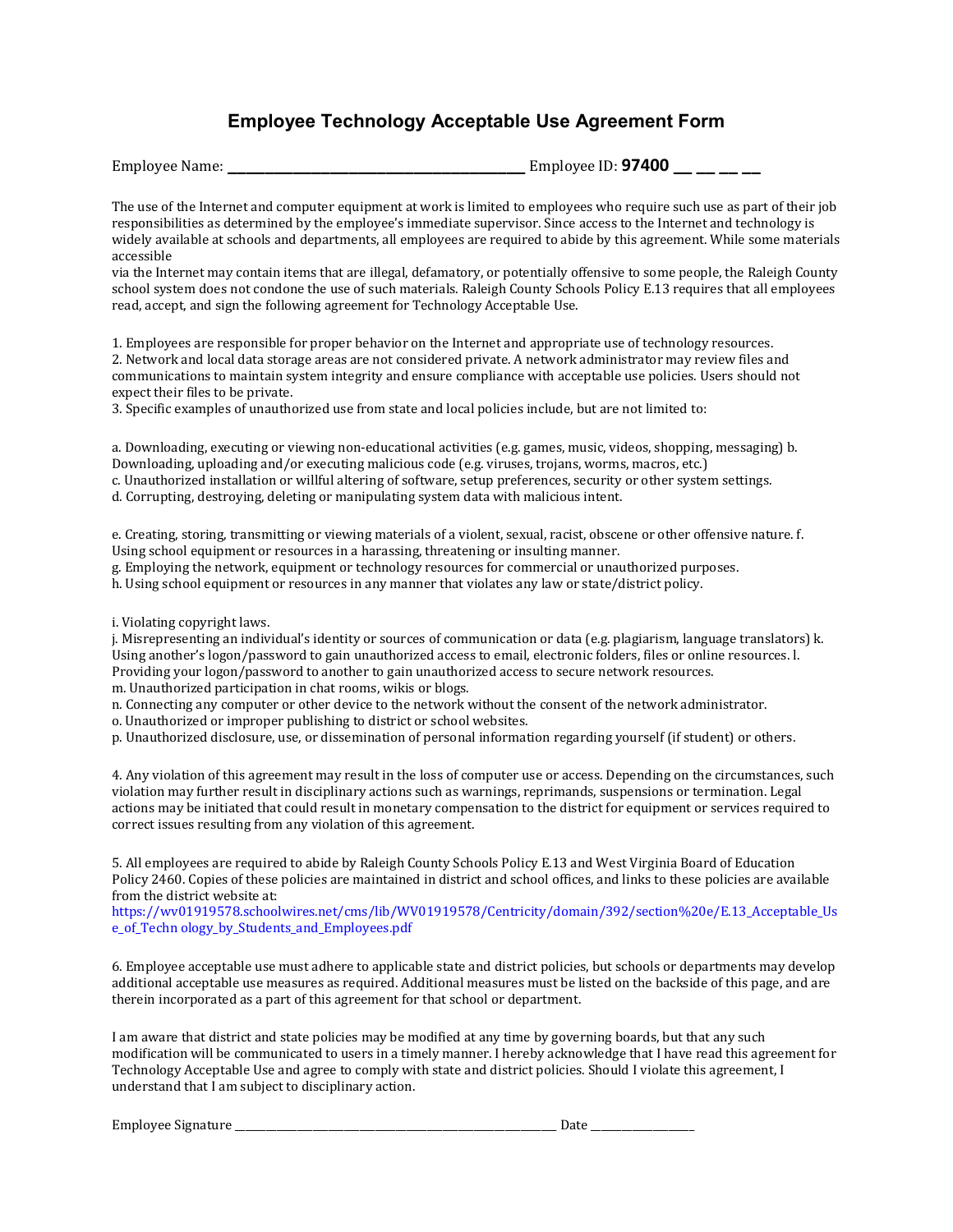# E. INSTRUCTIONAL PROGRAMS POLICY: E.13

#### Acceptable Use of Technology by Students and Employees

Raleigh County Schools provides students with the opportunity to become proficient in 21<sup>st</sup> Century learning skills and technology tools, necessary to become lifelong learners with the skills that prepare students to be successful in school, on the job, in life and community as defined in West Virginia Department of Education Policy 2520.14. Raleigh County Schools takes all precautions necessary to ensure that students are exposed to a safe digital environment as required by the FCC under the "Children's Internet Protection Act"(CIPA), "Children's Online Privacy Protection Act of 1998" and E-rate guidelines. Raleigh County Schools provide computers and other technology devices, access to the Internet, and various programs to enhance and promote the educational experience. Use of any district equipment is for the purpose of legitimate educational practices. Use of technology in Raleigh County Schools is a privilege, not a right. Usage of Raleigh County School's network suggests no expectation of privacy. All materials, emails, files, etc., are subject to monitoring or review, without notice, by Raleigh County and West Virginia Board of Education.

The Raleigh County Schools Technology Team shall develop written technology procedures which provide guidance to staff and students concerning the safe, appropriate and ethical use of the Board's network(s) based on State Policy 2460 – Educational Purpose and Acceptable Use of Electronic Resources, Technologies and the Internet.

The technology procedures shall also inform both staff and students about disciplinary actions that will be taken if Board technology and/or networks are abused in any way or used in an inappropriate, illegal or unethical manner. Unacceptable use of technology includes, but is not limited to:

- 1. Downloading, executing or viewing non-educational activities (e.g.,games, music, videos,).
- 2. Downloading, uploading and/or executing malicious code (e.g., viruses, trojans, worms, macros, etc.)
- 3. Unauthorized installation or willful altering of software, setup preferences, security or other system

settings.

- 4. Corrupting, destroying, deleting or manipulating system data with malicious intent.
- 5. Creating, storing, transmitting or viewing materials of a violent, sexual, racist, obscene or other

offensive nature.

6. Using school equipment or resources in a harassing, threatening or insulting manner. Cyber bullying,

hate mail, defamation, harassment of any kind, discriminatory jokes/remarks, and other unauthorized

uses as referenced in federal, state, and local policies and laws.

- 7. Employing the network, equipment or technology resources for commercial or unauthorized purposes.
- 8. Using school equipment or resources in any manner that violates any law or state/district policy.
- 9. Violating copyright laws.
- 10. Misrepresenting an individual's identity or sources of communication or data (e.g., plagiarism, language

translators).

11. Using another's logon/password to gain unauthorized access to email electronic folders, files or online

resources.

- 12. Providing your logon/password to another to gain unauthorized access to secure network resources.
- 13. Unsupervised or unauthorized participation in chat rooms, wikis or blogs.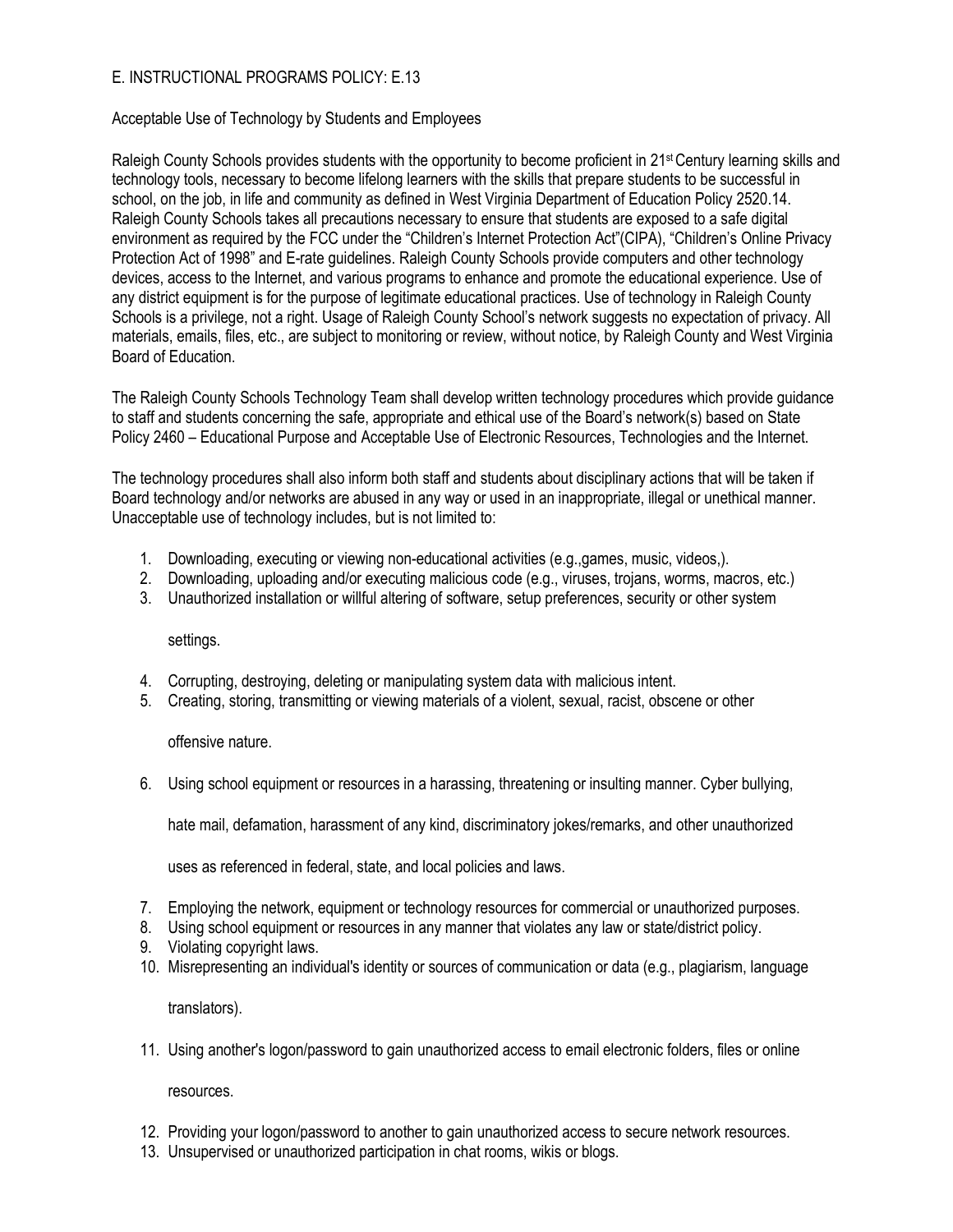14. Connecting any computer or other device to the network without the consent of the network

administrator.

- 15. Unauthorized or improper publishing to district or school websites.
- 16. Unauthorized disclosure, use, or dissemination of personal information regarding yourself (if student) or

others.

17. Using social media to engage in non-professional interaction between employees and students in an

inappropriate manner.

18. All other prohibited activities as listed in WVDE Policy 2460 Section 6.3.

1

# E. INSTRUCTIONAL PROGRAMS POLICY: E.13

Further, safeguards, methods and instructional models established by State Policy 2460 to address Internet safety will be implemented and documented by the District. Raleigh County will use the state provided tool to educate students on Cyber Safety and document their exposure to the Cyber Safety lessons. All network access to the Internet shall be filtered through WVDE filters to decrease the risk of students accessing inappropriate or harmful material and through local filtering devices as needed. Accordingly, students shall be educated about appropriate online behavior including, but not limited to (1) interacting with other individuals through electronic mail, on social networking websites and in chat rooms and (2) recognizing what constitutes cyber bullying, understanding cyber bullying is a violation of Board policy, and learning appropriate responses if they are victims of cyber bullying.

Student use of Internet-related or web-based applications must be authorized by the educator and parent or guardian through a signed Acceptable Use Authorization Form. No student is permitted to use the Internet unless authorized adult supervision is provided in the same room as the Internet computer. While WVDE does filter Internet traffic, filtering software is not 100% effective. Deliberate and consistent monitoring of student use of the Internet and technologies is vital to prevent access to inappropriate and harmful materials. While classroom educators have primary contact with students, acceptable and appropriate use of online resources, technologies and the Internet is the responsibility of all educational staff and employees.

The acceptable and appropriate use of telecommunications and/or access to the Internet and digital resources is an extension of the educator's responsibility in his/her classroom. Educators occupy a position of trust and stand in the place of a parent or guardian while a student is in school. Therefore, it is the educator's responsibility to ensure classroom activities focus on appropriate and specific learning goals and objectives when using Internet-related technologies. It is the educator's responsibility to avoid using technology in such a manner that places him/her in a position to abuse that trust.

Collaboration, resource sharing, and dialogue between the educational stakeholders (teachers, students, and/or parents) may be facilitated by the use of social media and other electronic communication. Such interactivity outside of the school walls can enhance classroom instruction. However, a clear line must be drawn between personal social networking and professional/educational networking to protect the safety of the students and the integrity of educational professionals and service staff. Use of social media and electronic communication must support the educational process and follow county technology procedures. Educators are discouraged from using personal accounts to contact students.

Professional development regarding the responsible use of the Internet and other technologies will be provided to employees. Employees who complete the training and sign Acceptable Use Forms may be provided with appropriate usernames and passwords to access to the Board's network and technologies.